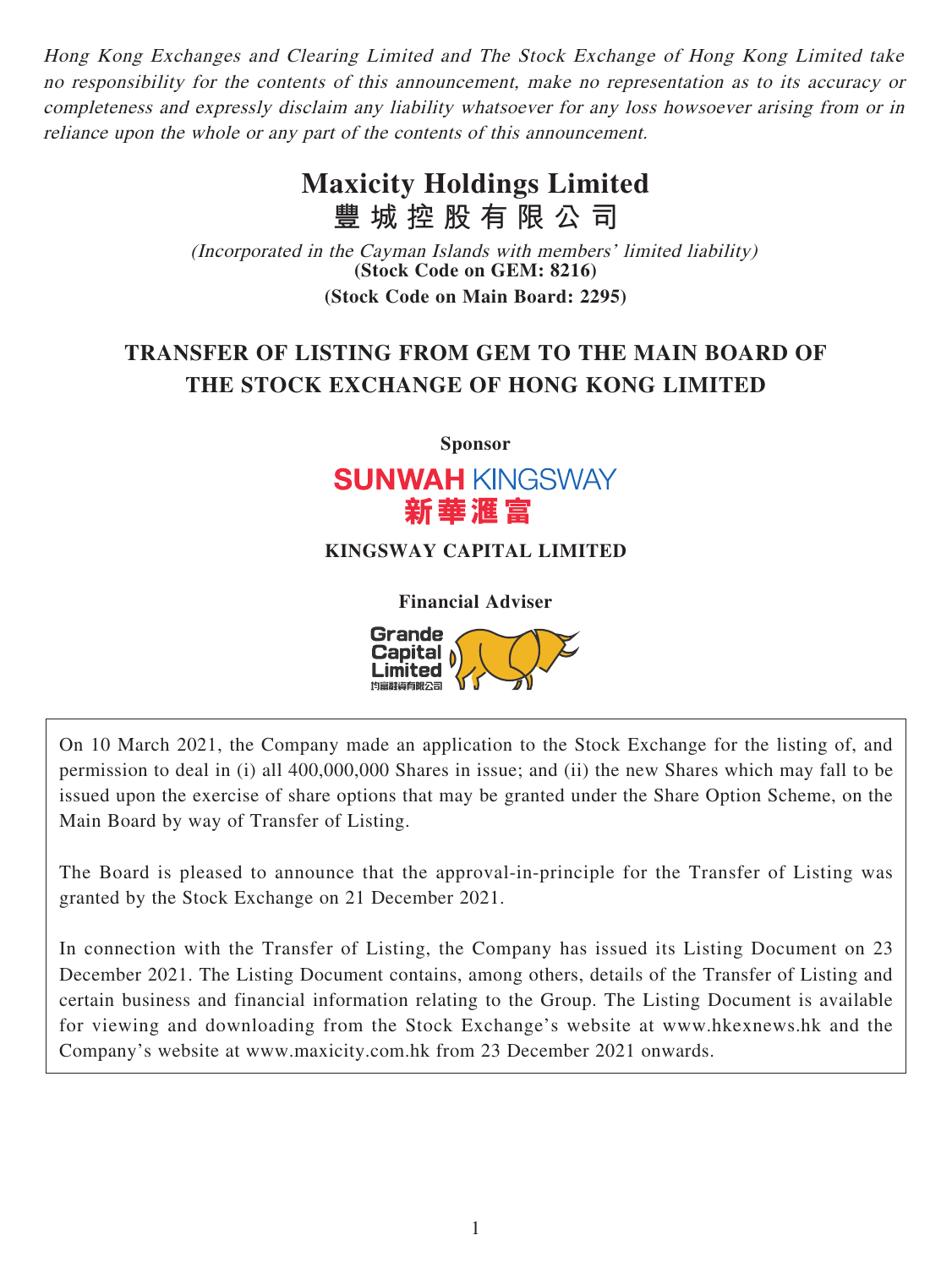The last day of dealings in the Shares on GEM (under stock code: 8216) will be 30 December 2021. It is expected that dealings in the Shares on the Main Board (under stock code: 2295) will commence at 9:00 a.m. on 31 December 2021. As at the date of this announcement, the Board confirms that all the pre-conditions for the Transfer of Listing have been fulfilled.

The Transfer of Listing will have no effect on the existing share certificates in respect of the Shares which will continue to be good evidence of legal title and be valid for delivery, trading, settlement and registration purposes, and will not involve any transfer or exchange of the existing share certificates. No change will be made to the English or Chinese stock short names of the Company, the existing share certificates, the board lot size, the trading currency of the Shares and the share registrars and transfer offices of the Company following the Transfer of Listing.

**The price and trading volume of the Shares has been volatile since the GEM Listing. After making reasonable enquiries and to the best of its knowledge, the Board is not aware of any reason for such volatility and the price and trading volume of the Shares may continue to be volatile. Attention of the Shareholders and potential investors of the Company is drawn to the potential risks and they are advised to exercise caution when dealing in the Shares.**

## **UPDATE ON TRANSFER OF LISTING OF THE SHARES FROM GEM TO THE MAIN BOARD**

Reference is made to the announcement of the Company dated 10 March 2021 (the "**Announcement**") in relation to the formal application made by the Company to the Stock Exchange for the transfer of listing of the Shares from GEM to the Main Board pursuant to Chapter 9A of the Main Board Listing Rules (the "**Transfer of Listing**"). Unless otherwise stated, capitalised terms used in this announcement shall bear the same meanings as defined in the Announcement and the listing document of the Company dated 23 December 2021 (the "**Listing Document**").

As disclosed in the Announcement, on 10 March 2021, the Company made an application to the Stock Exchange for the listing of, and permission to deal in the (i) all 400,000,000 Shares in issue; and (ii) the new Shares which may fall to be issued upon the exercise of share options that may be granted under the Share Option Scheme, on the Main Board by way of Transfer of Listing.

The Board is pleased to announce that the approval-in-principle for the Transfer of Listing was granted by the Stock Exchange on 21 December 2021. As at the date of this announcement, the Board confirms that all the pre-conditions for the Transfer of Listing have been fulfilled.

#### **ISSUE OF LISTING DOCUMENT**

In connection with the Transfer of Listing, the Company has issued the Listing Document on 23 December 2021. The Listing Document contains, among others, details of the Transfer of Listing and certain business and financial information relating to the Group. The Listing Document is available for viewing and downloading from the Stock Exchange's website at www.hkexnews.hk and the Company's website at www.maxicity.com.hk from 23 December 2021 onwards.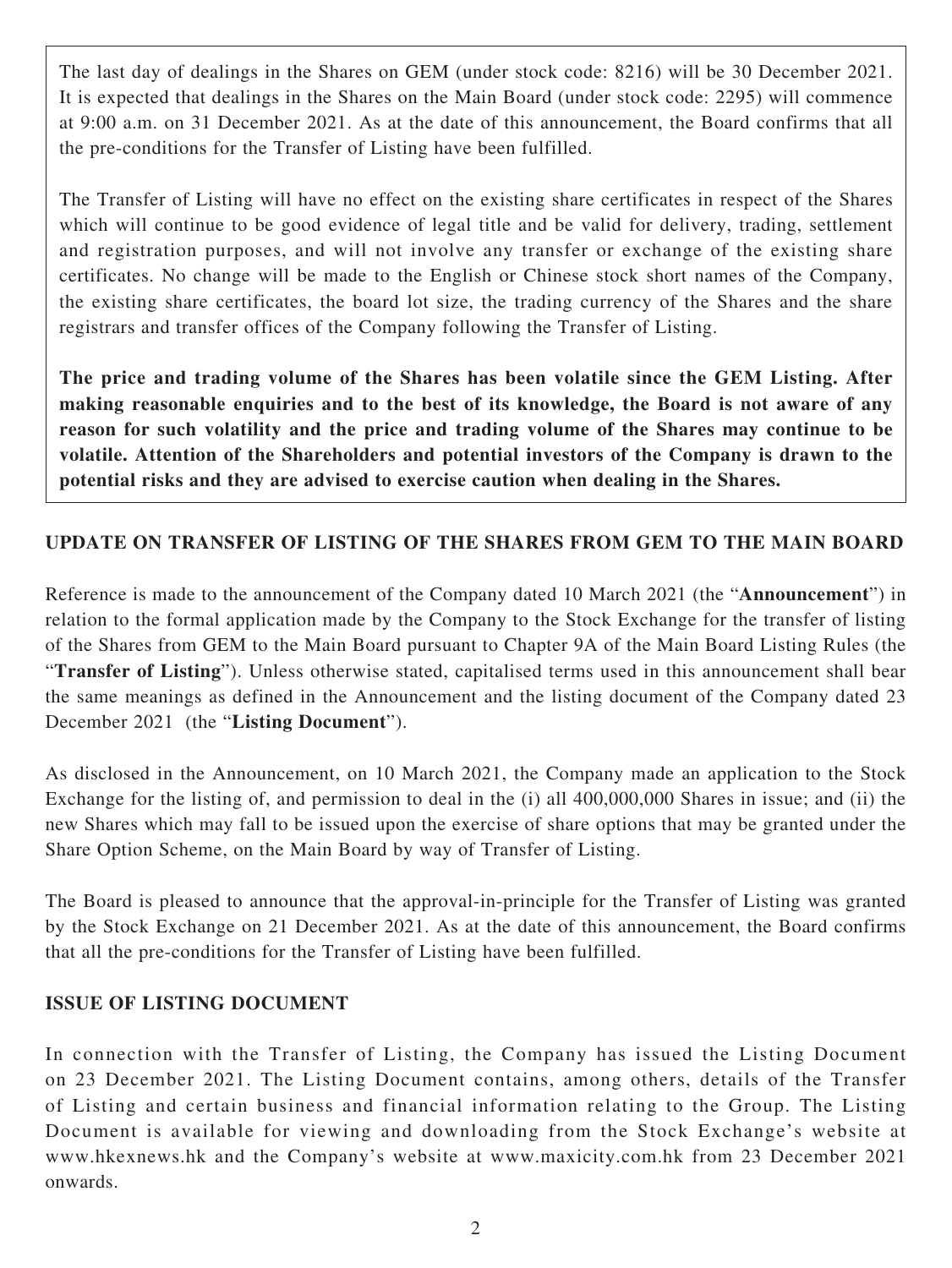#### **REASONS FOR THE TRANSFER OF LISTING**

The Company has been listed and traded on GEM since 13 December 2019. The Group is principally engaged in the provision of slope works.

The Directors are of the view that the GEM Listing is of assistance to the Group to gain public recognition and profile. After the GEM Listing, the Group has achieved business growth in its revenue and profit. The Directors consider that since the Main Board is perceived to enjoy more premium status by investors, the Transfer of Listing, if approved and proceeded, will further promote the Group's corporate profile and recognition among public investors and increase attractiveness of the Shares to the public investors and thus broaden the Group's investor base and enhance the trading liquidity of the Shares. Furthermore, obtaining a listing status on the Main Board will strengthen the Group's position in the industry and enhance the Group's competitive strengths in retaining staff and attracting customers. Therefore, the Directors are of the view that the Transfer of Listing will be beneficial to the future growth, financing flexibility and business development of the Group which will create a long-term value to the Shareholders.

As at the date of this announcement, Mr. Sieh Shing Kee ("**Mr. Sieh**") and Mr. Ho Ka Ki ("**Mr. Ho**"), being the Controlling Shareholders of the Company, confirmed that they have no intention to introduce any major changes to the Company's existing principal business in the foreseeable future.

As at the date of this announcement, the Board has no plans to change the nature of the business of the Group following the Transfer of Listing, which will not involve the issue of any new Shares by the Company.

## **DEALING IN THE SHARES ON THE MAIN BOARD**

The Shares have been accepted as eligible securities by Hong Kong Securities Clearing Company Limited ("**HKSCC**") for deposit, clearance and settlement in the Central Clearing and Settlement System established and operated by HKSCC ("**CCASS**") with effect from 13 December 2019, the date on which the Shares were listed on GEM. Subject to the continued compliance with the stock admission requirements of HKSCC, the Shares will continue to be accepted as eligible securities by HKSCC for deposit, clearance and settlement in CCASS once dealings in the Shares on the Main Board commence, and that all activities under CCASS are subject to the General Rules of CCASS and CCASS Operational Procedures in effect from time to time.

The last day of dealings in the Shares on GEM (under stock code: 8216) will be 30 December 2021. It is expected that dealings in the Shares on the Main Board (under stock code: 2295) will commence at 9:00 a.m. on 31 December 2021. No change will be made to the English and Chinese stock short names of the Company.